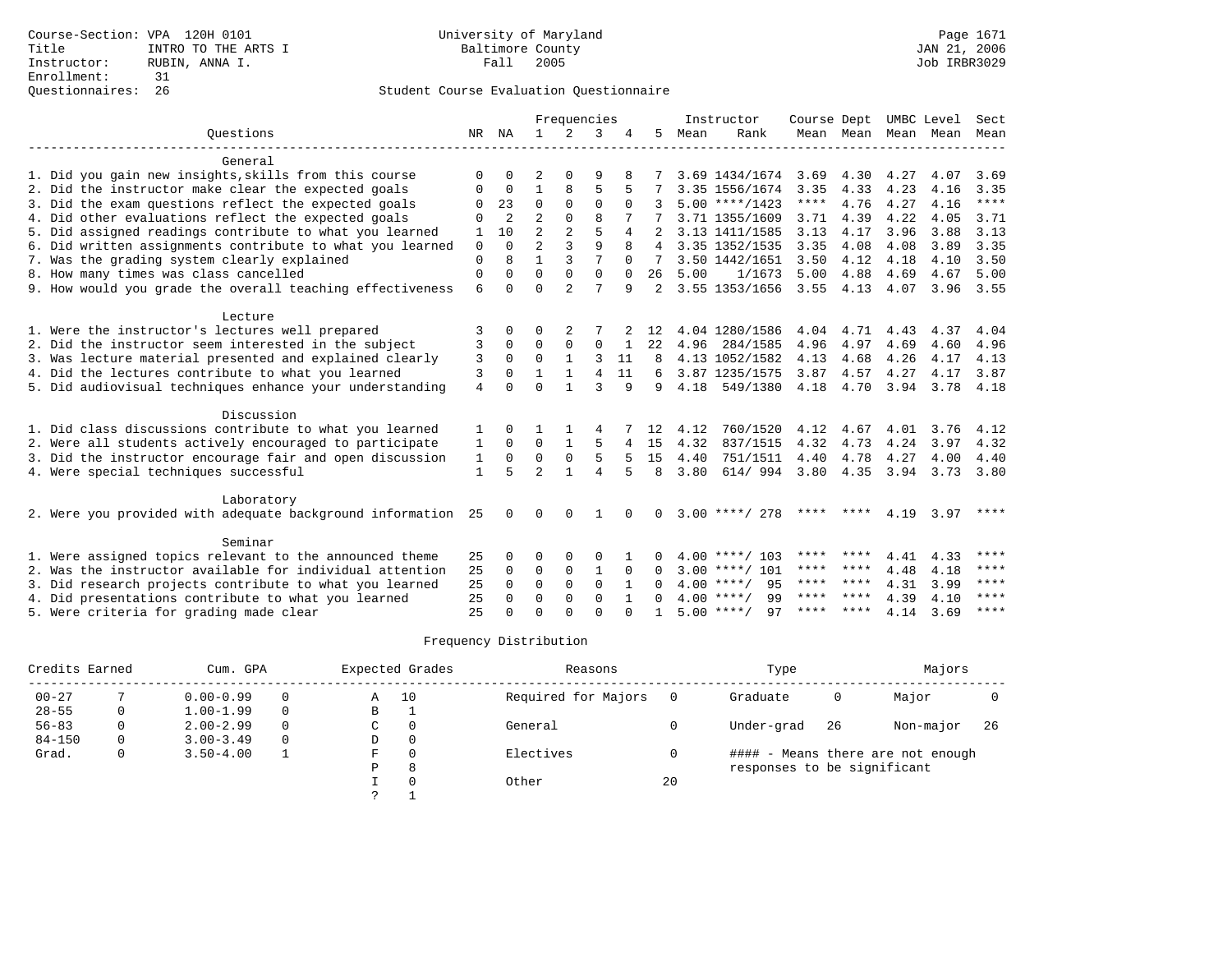|                                                              |                |                | Frequencies  |              |                | Instructor     |              |      | Course Dept UMBC Level |             | Sect      |      |           |       |
|--------------------------------------------------------------|----------------|----------------|--------------|--------------|----------------|----------------|--------------|------|------------------------|-------------|-----------|------|-----------|-------|
| Ouestions                                                    |                | NR NA          | $\mathbf{1}$ | 2            | 3              | 4              | 5            | Mean | Rank                   |             | Mean Mean |      | Mean Mean | Mean  |
| General                                                      |                |                |              |              |                |                |              |      |                        |             |           |      |           |       |
| 1. Did you gain new insights, skills from this course        | $\mathbf 0$    | $\Omega$       | 1            | $\Omega$     | 2              | 4              | 6            |      | 4.08 1139/1674         | 4.51        | 4.30      | 4.27 | 4.32      | 4.08  |
| 2. Did the instructor make clear the expected goals          | $\mathbf{0}$   | $\mathbf 0$    | $\mathbf 0$  | $\mathbf{0}$ | $\overline{2}$ | 3              | 8            | 4.46 | 641/1674               | 4.66        | 4.33      | 4.23 | 4.26      | 4.46  |
| 3. Did the exam questions reflect the expected goals         | $\mathbf 0$    | 6              | $\mathbf 0$  | $\mathbf{0}$ | $\mathbf{1}$   | 3              | 3            | 4.29 | 819/1423               | 4.76        | 4.76      | 4.27 | 4.36      | 4.29  |
| 4. Did other evaluations reflect the expected goals          | $\mathbf 0$    | $\overline{2}$ | $\Omega$     | $\mathbf{1}$ | $\overline{2}$ | $\mathbf{1}$   | 7            | 4.27 | 825/1609               | 4.61        | 4.39      | 4.22 | 4.23      | 4.27  |
| 5. Did assigned readings contribute to what you learned      | $\mathbf 0$    | $\Omega$       | $\mathbf{1}$ | $\mathbf{1}$ | 2              | 2              | 7            | 4.00 | 769/1585               | 4.51        | 4.17      | 3.96 | 3.91      | 4.00  |
| 6. Did written assignments contribute to what you learned    | 0              | $\Omega$       | $\mathbf{1}$ | 2            | $\mathbf{1}$   | 2              | 7            | 3.92 | 991/1535               | 4.33        | 4.08      | 4.08 | 4.03      | 3.92  |
| 7. Was the grading system clearly explained                  | $\overline{2}$ | $\Omega$       | $\Omega$     | $\mathbf{1}$ | $\mathbf{0}$   | 3              | 7            | 4.45 | 598/1651               | 4.33        | 4.12      | 4.18 | 4.20      | 4.45  |
| 8. How many times was class cancelled                        | $\mathbf{0}$   | $\mathbf{0}$   | $\Omega$     | $\mathbf 0$  | $\mathbf{0}$   | $\mathbf{1}$   | 12           | 4.92 | 565/1673               | 4.84        | 4.88      | 4.69 | 4.67      | 4.92  |
| 9. How would you grade the overall teaching effectiveness    | 5              | $\Omega$       | $\Omega$     | $\Omega$     | $\overline{a}$ | $\overline{4}$ | 2            | 4.00 | 955/1656               | 4.32 4.13   |           | 4.07 | 4.10      | 4.00  |
| Lecture                                                      |                |                |              |              |                |                |              |      |                        |             |           |      |           |       |
| 1. Were the instructor's lectures well prepared              | 2              | $\mathbf 0$    | 0            | 0            | $\Omega$       |                | 10           | 4.91 | 214/1586               | 4.93        | 4.71      | 4.43 | 4.48      | 4.91  |
| 2. Did the instructor seem interested in the subject         | 2              | $\mathbf 0$    | $\mathbf 0$  | 0            | 0              | 0              | 11           | 5.00 | 1/1585                 | 4.98        | 4.97      | 4.69 | 4.76      | 5.00  |
| 3. Was lecture material presented and explained clearly      | $\overline{2}$ | $\mathbf 0$    | $\mathbf 0$  | $\mathbf{0}$ | $\mathbf{1}$   | $\mathbf{1}$   | 9            | 4.73 | 353/1582               | 4.87        | 4.68      | 4.26 | 4.35      | 4.73  |
| 4. Did the lectures contribute to what you learned           | $\overline{2}$ | $\mathbf 0$    | $\mathbf 0$  | $\mathsf 0$  | $\mathbf{1}$   | $\mathbf{1}$   | 9            | 4.73 | 407/1575               | 4.80        | 4.57      | 4.27 | 4.39      | 4.73  |
| 5. Did audiovisual techniques enhance your understanding     | $\overline{2}$ | $\mathbf{1}$   | $\Omega$     | $\Omega$     | $\mathbf{1}$   | $\Omega$       | 9            | 4.80 | 114/1380               | 4.87        | 4.70      | 3.94 | 4.03      | 4.80  |
| Discussion                                                   |                |                |              |              |                |                |              |      |                        |             |           |      |           |       |
| 1. Did class discussions contribute to what you learned      | 4              | 0              | 0            | 0            | 0              | 1              | 8            | 4.89 | 145/1520               | 4.85        | 4.67      | 4.01 | 4.03      | 4.89  |
| 2. Were all students actively encouraged to participate      | $\overline{4}$ | $\mathbf 0$    | $\mathbf 0$  | $\mathbf 0$  | $\mathbf 0$    | $\mathbf 0$    | 9            | 5.00 | 1/1515                 | 4.86        | 4.73      | 4.24 | 4.28      | 5.00  |
| 3. Did the instructor encourage fair and open discussion     | $\overline{4}$ | $\mathbf 0$    | $\mathbf 0$  | $\mathsf 0$  | $\mathbf 0$    | $\mathbf{1}$   | 8            | 4.89 | 266/1511               | 4.91        | 4.78      | 4.27 | 4.28      | 4.89  |
| 4. Were special techniques successful                        | $\overline{4}$ | 2              | $\Omega$     | $\Omega$     | $\Omega$       | $\mathbf{1}$   | 6            | 4.86 | 86/994                 | 4.53        | 4.35      | 3.94 | 3.98      | 4.86  |
| Laboratory                                                   |                |                |              |              |                |                |              |      |                        |             |           |      |           |       |
| 2. Were you provided with adequate background information 12 |                | 0              | $\mathbf 0$  | $\Omega$     | $\Omega$       | $\Omega$       | 1            |      | $5.00$ ****/ 278       |             |           | 4.19 | 4.36      | ****  |
| Seminar                                                      |                |                |              |              |                |                |              |      |                        |             |           |      |           |       |
| 1. Were assigned topics relevant to the announced theme      | 10             | 1              | $\Omega$     | $\Omega$     | $\Omega$       |                |              |      | $4.50$ ****/ 103       | ****        |           | 4.41 | 4.07      | ****  |
| 2. Was the instructor available for individual attention     | 10             | $\mathbf{1}$   | $\mathbf 0$  | $\mathbf 0$  | $\mathbf 0$    | $\mathbf{1}$   | 1            | 4.50 | ****/ 101              | ****        | ****      | 4.48 | 4.45      | ****  |
| 3. Did research projects contribute to what you learned      | 10             | $\mathbf{1}$   | $\mathbf 0$  | $\mathbf 0$  | 0              | 1              | 1            |      | 95<br>$4.50$ ****/     | ****        | ****      | 4.31 | 4.33      | ****  |
| 4. Did presentations contribute to what you learned          | 10             | $\mathbf{1}$   | $\mathbf 0$  | $\mathbf{0}$ | $\mathbf 0$    | 1              | $\mathbf{1}$ |      | $4.50$ ****/<br>99     | $***$ * *   | $***$ *   | 4.39 | 4.22      | ****  |
| 5. Were criteria for grading made clear                      | 10             | $\mathbf{1}$   | $\Omega$     | $\Omega$     | $\Omega$       | $\mathbf{1}$   | $\mathbf{1}$ |      | $4.50$ ****/<br>97     |             |           | 4.14 | 4.63      | ****  |
| Field Work                                                   |                |                |              |              |                |                |              |      |                        |             |           |      |           |       |
| 1. Did field experience contribute to what you learned       | 12             | 0              | 0            | 0            | 0              | 1              |              | 400  | $***$ /<br>76          |             |           | 3.98 | 3.97      | ****  |
| 2. Did you clearly understand your evaluation criteria       | 12             | $\mathbf 0$    | $\mathbf 0$  | $\mathbf 0$  | $\mathbf 0$    | $\mathbf{1}$   | $\Omega$     |      | 77<br>$4.00$ ****/     | ****        | ****      | 3.93 | 4.20      | ****  |
| 3. Was the instructor available for consultation             |                | $\mathbf 0$    | $\mathbf 0$  | $\mathbf 0$  | $\mathbf 0$    | $\Omega$       | $\mathbf{1}$ | 5.00 | 53<br>$* * * * /$      | ****        | ****      | 4.45 | 4.50      | $***$ |
| 4. To what degree could you discuss your evaluations         |                |                | $\Omega$     | $\Omega$     | $\Omega$       | $\Omega$       | $\mathbf{1}$ |      | 48<br>$5.00$ ****/     | ****        | ****      | 4.12 | 4.50      | ****  |
| Self Paced                                                   |                |                |              |              |                |                |              |      |                        |             |           |      |           |       |
| 1. Did self-paced system contribute to what you learned      | 12             | 0              | 0            | $\Omega$     | $\Omega$       |                |              |      | $5.00$ ****/<br>61     | 5.00        | 5.00      | 4.09 | 4.23      | ****  |
| 3. Were your contacts with the instructor helpful            | 12             | $\Omega$       | $\mathbf 0$  | $\mathbf 0$  | 0              | $\Omega$       | 1            |      | $5.00$ ****/<br>50     | ****        | ****      | 4.44 | 4.42      | ****  |
| 4. Was the feedback/tutoring by proctors helpful             | 12             | $\Omega$       | $\Omega$     | $\Omega$     | $\Omega$       | $\Omega$       | 1            |      | $5.00$ ****/<br>35     | $***$ * * * | $***$ *   | 4.36 | 4.63      | ****  |

| Credits Earned |  | Cum. GPA      |  |   | Expected Grades | Reasons             | Type       |    | Majors                            |  |  |
|----------------|--|---------------|--|---|-----------------|---------------------|------------|----|-----------------------------------|--|--|
| $00 - 27$      |  | $0.00 - 0.99$ |  |   |                 | Required for Majors | Graduate   |    | Major                             |  |  |
| $28 - 55$      |  | $1.00 - 1.99$ |  | в |                 |                     |            |    |                                   |  |  |
| $56 - 83$      |  | $2.00 - 2.99$ |  |   |                 | General             | Under-grad | 13 | Non-major                         |  |  |
| $84 - 150$     |  | $3.00 - 3.49$ |  |   |                 |                     |            |    |                                   |  |  |
| Grad.          |  | $3.50 - 4.00$ |  |   |                 | Electives           |            |    | #### - Means there are not enough |  |  |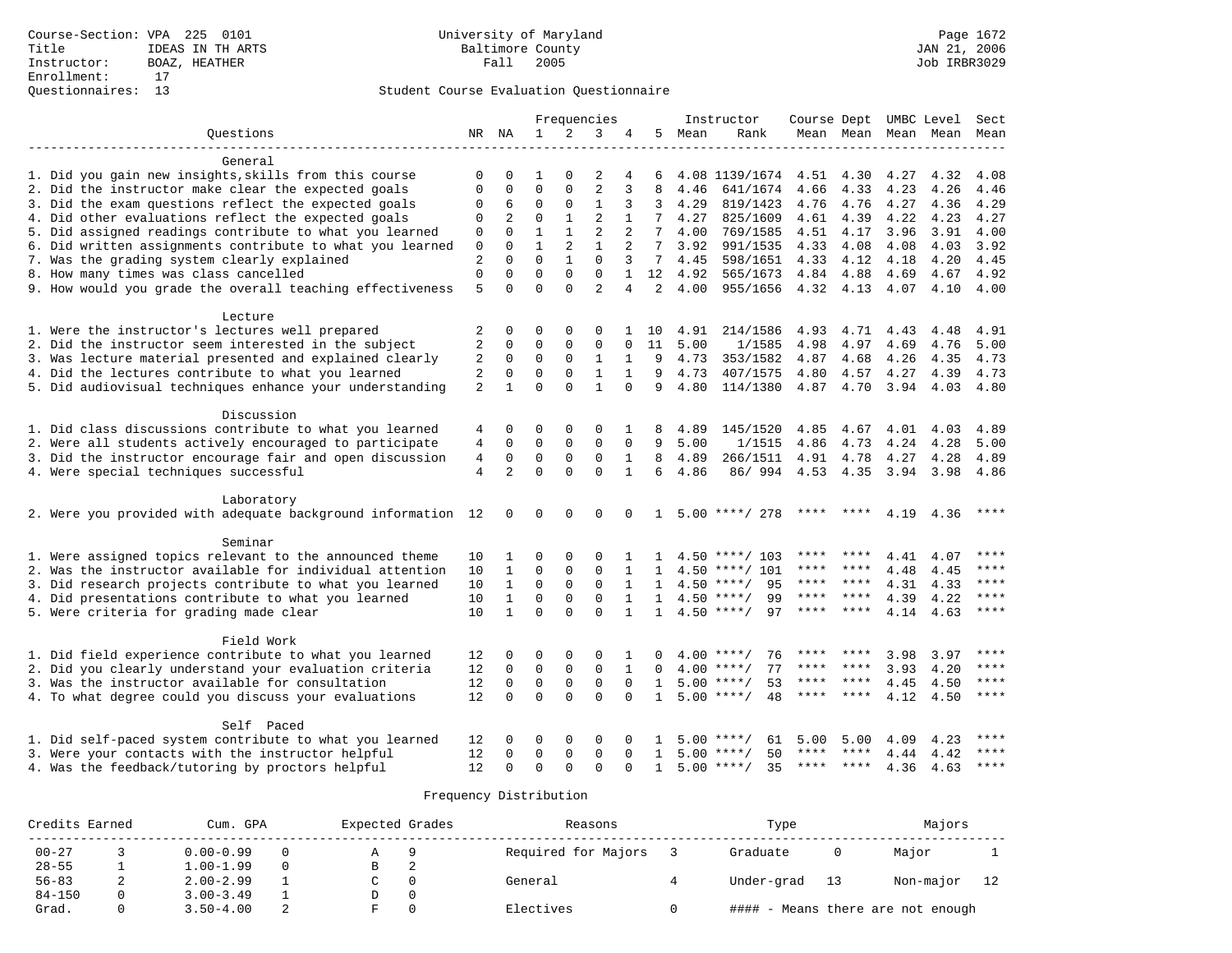| $P \t 0$     |           |          |
|--------------|-----------|----------|
|              | I 0 Other | $\Delta$ |
| $\ddot{?}$ 0 |           |          |

responses to be significant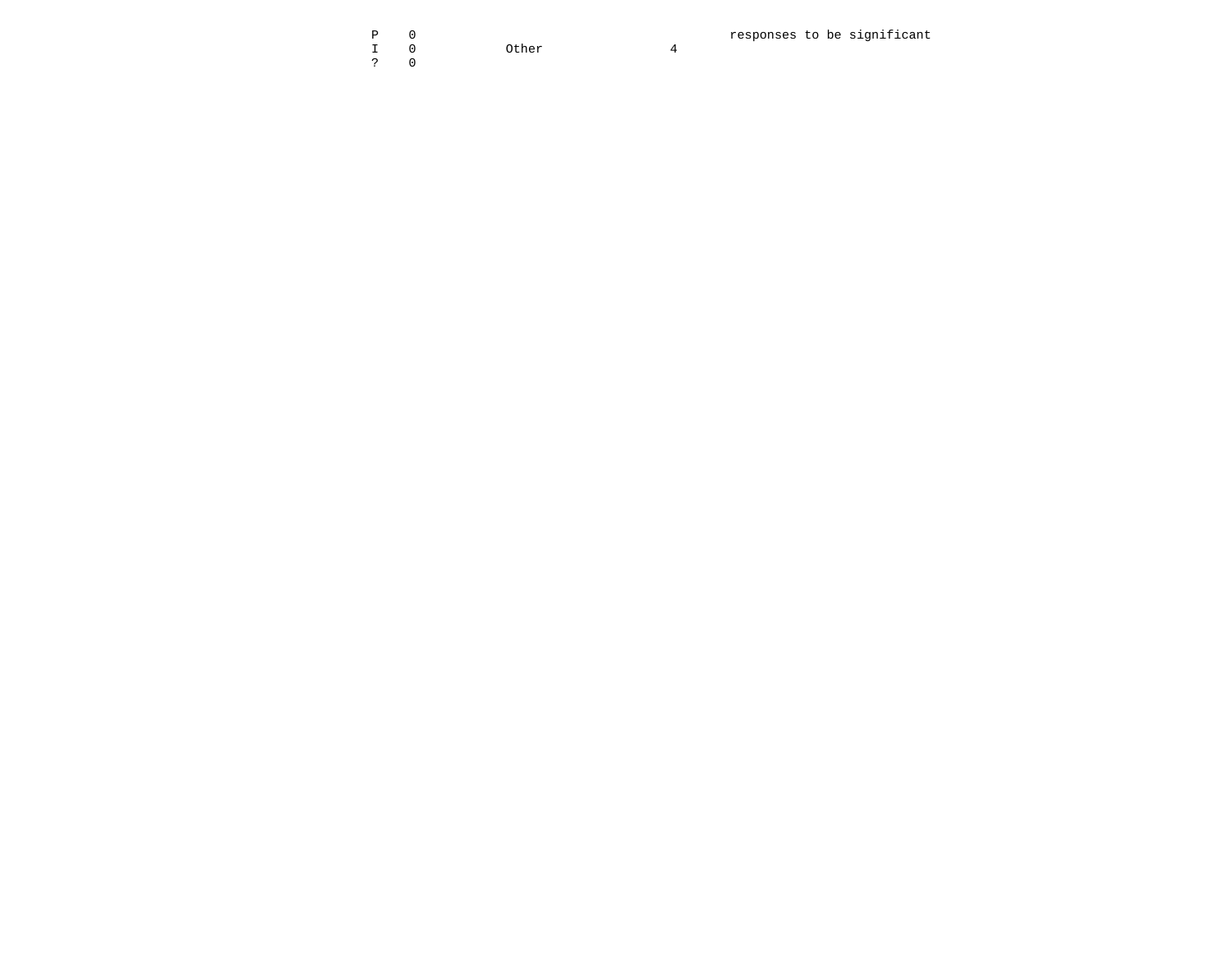|                                                           |                |                | Frequencies  |              |              |                | Instructor      | Course Dept |                    |             | UMBC Level      | Sect         |              |              |
|-----------------------------------------------------------|----------------|----------------|--------------|--------------|--------------|----------------|-----------------|-------------|--------------------|-------------|-----------------|--------------|--------------|--------------|
| Questions                                                 |                | NR NA          | 1            | 2            | 3            | 4              | 5               | Mean        | Rank               |             | Mean Mean       |              | Mean Mean    | Mean         |
|                                                           |                |                |              |              |              |                |                 |             |                    |             |                 |              |              |              |
| General                                                   |                |                |              |              |              |                |                 |             |                    |             |                 |              |              |              |
| 1. Did you gain new insights, skills from this course     | 0              | 0              | $\mathbf{0}$ | $\Omega$     | 0            | 1              | 6               | 4.86        | 195/1674           | 4.51        | 4.30            | 4.27         | 4.32         | 4.86         |
| 2. Did the instructor make clear the expected goals       | $\overline{0}$ | 0              | $\mathbf 0$  | $\mathbf 0$  | $\mathbf 0$  | $\Omega$       | 7               | 5.00        | 1/1674             | 4.66        | 4.33            | 4.23         | 4.26         | 5.00         |
| 3. Did the exam questions reflect the expected goals      | 0              | 5              | $\mathbf 0$  | $\mathbf 0$  | 0            | $\Omega$       | 2               | 5.00        | 1/1423             | 4.76        | 4.76            | 4.27         | 4.36         | 5.00         |
| 4. Did other evaluations reflect the expected goals       | 0              | $\Omega$       | $\mathbf 0$  | $\Omega$     | $\mathsf 0$  | $\Omega$       | $7\overline{ }$ | 5.00        | 1/1609             | 4.61        | 4.39            | 4.22         | 4.23         | 5.00         |
| 5. Did assigned readings contribute to what you learned   | $\mathsf 0$    | $\mathbf 0$    | $\mathbf 0$  | $\mathbf 0$  | $\mathsf 0$  | $\mathbf 0$    | 7               | 5.00        | 1/1585             | 4.51        | 4.17            | 3.96         | 3.91         | 5.00         |
| 6. Did written assignments contribute to what you learned | 0              | 0              | $\mathbf{0}$ | $\mathbf 0$  | $\mathbf{0}$ | 2              | 5               | 4.71        | 200/1535           | 4.33        | 4.08            | 4.08         | 4.03         | 4.71         |
| 7. Was the grading system clearly explained               | $\mathbf 0$    | $\overline{a}$ | $\mathbf{0}$ | $\mathbf 0$  | 2            | $\Omega$       | 3               | 4.20        | 934/1651           | 4.33        | 4.12            | 4.18         | 4.20         | 4.20         |
| 8. How many times was class cancelled                     | $\mathbf 0$    | $\Omega$       | $\Omega$     | $\Omega$     | $\Omega$     | $\Omega$       | 7               | 5.00        | 1/1673             | 4.84        | 4.88            | 4.69         | 4.67         | 5.00         |
| 9. How would you grade the overall teaching effectiveness | $\mathbf 0$    | $\Omega$       | $\Omega$     | $\Omega$     | $\mathbf 0$  | $\overline{a}$ |                 | 5 4.71      | 214/1656           | 4.32 4.13   |                 | 4.07         | 4.10         | 4.71         |
| Lecture                                                   |                |                |              |              |              |                |                 |             |                    |             |                 |              |              |              |
| 1. Were the instructor's lectures well prepared           | $\Omega$       | $\Omega$       | $\Omega$     | $\Omega$     | $\mathbf 0$  | $\Omega$       | 7               | 5.00        | 1/1586             | 4.93        | 4.71            | 4.43         | 4.48         | 5.00         |
| 2. Did the instructor seem interested in the subject      | $\mathsf 0$    | $\mathbf 0$    | $\mathbf 0$  | $\mathsf 0$  | $\mathsf 0$  | $\mathbf{0}$   | 7               | 5.00        | 1/1585             | 4.98        | 4.97            | 4.69         | 4.76         | 5.00         |
| 3. Was lecture material presented and explained clearly   | 0              | 0              | $\mathsf 0$  | 0            | $\mathsf 0$  | $\mathbf 0$    | 7               | 5.00        | 1/1582             | 4.87        | 4.68            | 4.26         | 4.35         | 5.00         |
| 4. Did the lectures contribute to what you learned        | $\mathbf 0$    | $\mathbf 0$    | $\mathbf{0}$ | $\mathbf 0$  | $\mathbf{0}$ | $\Omega$       | $7^{\circ}$     | 5.00        | 1/1575             | 4.80        | 4.57            | 4.27         | 4.39         | 5.00         |
| 5. Did audiovisual techniques enhance your understanding  | $\mathbf 0$    | $\Omega$       | $\Omega$     | $\Omega$     | $\Omega$     | $\Omega$       | $7\overline{ }$ | 5.00        | 1/1380             | 4.87        | 4.70            | 3.94         | 4.03         | 5.00         |
|                                                           |                |                |              |              |              |                |                 |             |                    |             |                 |              |              |              |
| Discussion                                                |                |                |              |              |              |                |                 |             |                    |             |                 |              |              |              |
| 1. Did class discussions contribute to what you learned   | 0              | 0              | $\mathbf 0$  | $\mathbf 0$  | 0            | 0              | 7               | 5.00        | 1/1520             | 4.85        | 4.67            | 4.01         | 4.03         | 5.00         |
| 2. Were all students actively encouraged to participate   | $\mathbf 0$    | $\mathbf 0$    | $\mathbf 0$  | $\mathbf 0$  | $\mathbf 0$  | $\Omega$       | $7^{\circ}$     | 5.00        | 1/1515             | 4.86        | 4.73            | 4.24         | 4.28         | 5.00         |
| 3. Did the instructor encourage fair and open discussion  | $\mathsf 0$    | $\mathbf 0$    | $\mathbf 0$  | $\mathsf 0$  | $\mathsf 0$  | $\mathbf 0$    | $7\phantom{.0}$ | 5.00        | 1/1511             | 4.91        | 4.78            | 4.27         | 4.28         | 5.00         |
| 4. Were special techniques successful                     | $\mathbf 0$    | $\mathbf{1}$   | $\mathbf 0$  | $\mathbf 0$  | $\mathbf 0$  | $\mathbf{1}$   | 5               | 4.83        | 89/ 994            | 4.53        | 4.35            | 3.94         | 3.98         | 4.83         |
|                                                           |                |                |              |              |              |                |                 |             |                    |             |                 |              |              |              |
| Laboratory                                                |                |                |              |              |              |                |                 |             |                    |             |                 |              |              |              |
| 1. Did the lab increase understanding of the material     | 5              | 1              | 0            | $\mathbf 0$  | 0            | $\mathbf 0$    | 1               |             | $5.00$ ****/ 265   |             |                 | 4.23         | 4.34         | ****         |
| 2. Were you provided with adequate background information | 6              | 0              | $\mathbf{0}$ | $\mathbf 0$  | $\mathbf 0$  | $\Omega$       | 1               | 5.00        | ****/ 278          | ****        | ****            | 4.19         | 4.36         | ****         |
| 3. Were necessary materials available for lab activities  | 6              | $\mathbf 0$    | $\mathbf{0}$ | $\mathbf 0$  | $\mathbf{0}$ | $\Omega$       | 1               | 5.00        | ****/ 260          | ****        | ****            | 4.46         | 4.51         | $***$ * * *  |
| 4. Did the lab instructor provide assistance              | 6              | $\mathbf 0$    | $\mathbf 0$  | $\mathbf 0$  | $\mathbf 0$  | $\Omega$       | $\mathbf{1}$    | 5.00        | ****/ 259          | ****        | ****            | 4.33         | 4.42         | $***$        |
| 5. Were requirements for lab reports clearly specified    | 6              | $\mathbf 0$    | $\mathbf{0}$ | $\Omega$     | $\mathbf 0$  | $\Omega$       | 1               |             | $5.00$ ****/ 233   | ****        | $* * * *$       | 4.20         | 4.48         | ****         |
|                                                           |                |                |              |              |              |                |                 |             |                    |             |                 |              |              |              |
| Seminar                                                   |                |                |              |              |              |                |                 |             |                    |             |                 |              |              |              |
| 1. Were assigned topics relevant to the announced theme   | 5              | 1              | $\mathbf{0}$ | $\mathbf 0$  | $\mathbf{0}$ | $\mathbf 0$    | 1               | 5.00        | ****/ 103          |             |                 | 4.41         | 4.07         | ****<br>**** |
| 2. Was the instructor available for individual attention  | 6              | $\mathbf 0$    | $\mathsf 0$  | $\mathsf{O}$ | $\mathsf 0$  | $\mathbf 0$    | 1               | 5.00        | $***/101$          | ****        | ****            | 4.48         | 4.45         | ****         |
| 3. Did research projects contribute to what you learned   | 6              | $\mathbf 0$    | $\mathbf 0$  | $\mathbf 0$  | $\mathbf 0$  | $\Omega$       | 1               | 5.00        | $***$ /<br>95      | ****        | $***$           | 4.31         | 4.33         | $***$        |
| 4. Did presentations contribute to what you learned       | 6              | $\mathbf 0$    | $\mathbf 0$  | $\mathbf 0$  | $\mathbf{0}$ | $\Omega$       | 1               | 5.00        | 99<br>$***/$       | ****        | ****<br>* * * * | 4.39         | 4.22         | ****         |
| 5. Were criteria for grading made clear                   | 6              | $\Omega$       | $\Omega$     | $\Omega$     | $\Omega$     | $\Omega$       | $\mathbf{1}$    | 5.00        | $***$ /<br>97      |             |                 | 4.14         | 4.63         |              |
| Field Work                                                |                |                |              |              |              |                |                 |             |                    |             |                 |              |              |              |
| 1. Did field experience contribute to what you learned    | 6              | 0              | $\mathbf 0$  | $\mathbf 0$  | $\mathbf 0$  | 0              | $\mathbf{1}$    | 5.00        | $***$ /<br>76      |             |                 | 3.98         | 3.97         | ****         |
| 2. Did you clearly understand your evaluation criteria    | 6              | $\mathbf 0$    | $\mathbf 0$  | $\mathbf 0$  | $\mathbf{0}$ | $\mathbf 0$    | 1               | 5.00        | 77<br>$***/$       | ****        | ****            | 3.93         | 4.20         | ****         |
| 3. Was the instructor available for consultation          | 6              | $\mathbf 0$    | $\mathsf 0$  | $\mathsf{O}$ | $\mathsf 0$  | $\mathbf 0$    | 1               | 5.00        | $***$ /<br>53      | ****        | $***$ *         |              |              | $***$        |
| 4. To what degree could you discuss your evaluations      | 6              | $\mathbf 0$    | $\mathbf{0}$ | $\mathbf 0$  | $\mathbf 0$  | $\Omega$       | $\mathbf{1}$    | 5.00        | $***$ /<br>48      | $***$ * * * | $***$           | 4.45<br>4.12 | 4.50<br>4.50 | ****         |
|                                                           | 6              | $\mathbf 0$    | $\mathbf 0$  | $\Omega$     | $\mathbf{0}$ | $\Omega$       | $\mathbf{1}$    | 5.00        | 49<br>$***$ /      | $***$ * *   | ****            |              | 4.82         | $***$        |
| 5. Did conferences help you carry out field activities    |                |                |              |              |              |                |                 |             |                    |             |                 | 4.27         |              |              |
| Self Paced                                                |                |                |              |              |              |                |                 |             |                    |             |                 |              |              |              |
| 1. Did self-paced system contribute to what you learned   | 5              | 0              | $\mathbf 0$  | $\mathbf 0$  | 0            | 0              | 2               | 5.00        | 1/<br>61           | 5.00        | 5.00            | 4.09         | 4.23         | 5.00         |
| 2. Did study questions make clear the expected goal       |                | 0              | $\mathbf 0$  | $\mathbf 0$  | $\mathbf{0}$ | 0              | 2               | 5.00        | 1/<br>52           | 5.00        | 5.00            | 4.26         | 4.53         | 5.00         |
| 3. Were your contacts with the instructor helpful         |                | $\mathbf 0$    | $\mathbf 0$  | $\mathbf 0$  | $\mathbf{0}$ | $\Omega$       | 1               | 5.00        | $***/$<br>50       | ****        | $***$ *         | 4.44         | 4.42         | ****         |
| 4. Was the feedback/tutoring by proctors helpful          |                | $\mathbf 0$    | $\mathsf 0$  | $\mathsf{O}$ | $\mathbf 0$  | $\mathbf 0$    | $\mathbf{1}$    | 5.00        | $***$ /<br>35      | ****        | $* * * *$       | 4.36         | 4.63         | $***$        |
| 5. Were there enough proctors for all the students        | 6<br>6         | $\Omega$       | $\Omega$     | $\Omega$     | $\Omega$     | $\Omega$       | 1               |             | $5.00$ ****/<br>31 | $***$ * *   | $***$ *         | 4.34         | 4.50         | ****         |
|                                                           |                |                |              |              |              |                |                 |             |                    |             |                 |              |              |              |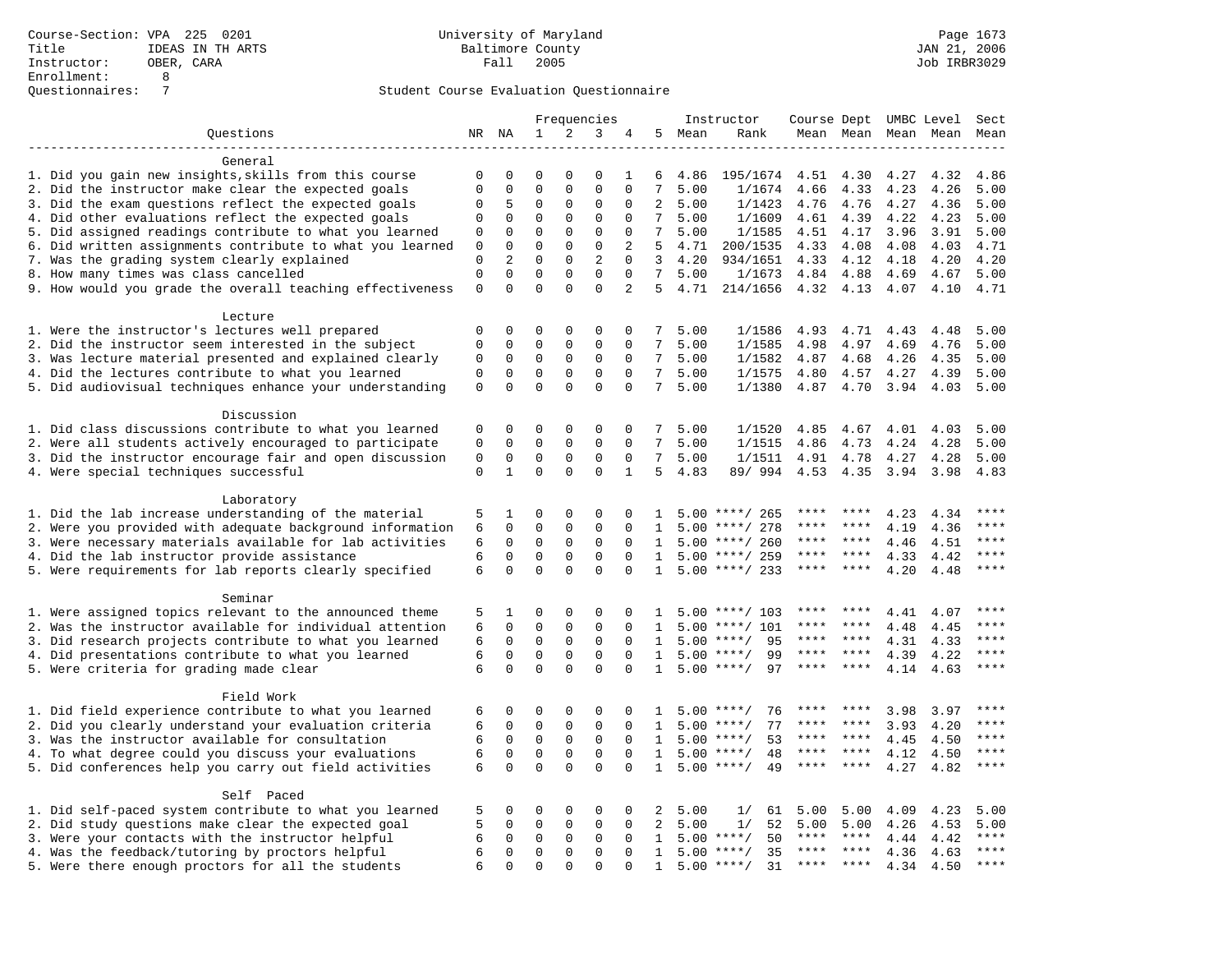| Course-Section: VPA 225 0201 |                  | University of Maryland                  | Page 1673    |
|------------------------------|------------------|-----------------------------------------|--------------|
| Title                        | IDEAS IN TH ARTS | Baltimore County                        | JAN 21, 2006 |
| Instructor:                  | OBER, CARA       | 2005<br>Fall                            | Job IRBR3029 |
| Enrollment:                  |                  |                                         |              |
| Ouestionnaires:              |                  | Student Course Evaluation Ouestionnaire |              |

# University of Maryland Page 1673<br>Baltimore County Band Dan 21, 2006

## Questionnaires: 7 Student Course Evaluation Questionnaire

|            | Credits Earned<br>Cum. GPA |               | Expected Grades |   | Reasons  | Type                | Majors                      |   |                                   |  |
|------------|----------------------------|---------------|-----------------|---|----------|---------------------|-----------------------------|---|-----------------------------------|--|
| $00 - 27$  | 2                          | $0.00 - 0.99$ |                 | Α | 6        | Required for Majors | Graduate                    | 0 | Major                             |  |
| $28 - 55$  | 0                          | $1.00 - 1.99$ |                 | В | 0        |                     |                             |   |                                   |  |
| $56 - 83$  |                            | $2.00 - 2.99$ | $\Omega$        | C | $\Omega$ | General             | Under-grad                  |   | Non-major                         |  |
| $84 - 150$ |                            | $3.00 - 3.49$ |                 | D | $\Omega$ |                     |                             |   |                                   |  |
| Grad.      | $\mathbf{0}$               | $3.50 - 4.00$ |                 | F | $\Omega$ | Electives           |                             |   | #### - Means there are not enough |  |
|            |                            |               |                 | Ρ | $\Omega$ |                     | responses to be significant |   |                                   |  |
|            |                            |               |                 |   | $\Omega$ | Other               |                             |   |                                   |  |
|            |                            |               |                 |   | $\Omega$ |                     |                             |   |                                   |  |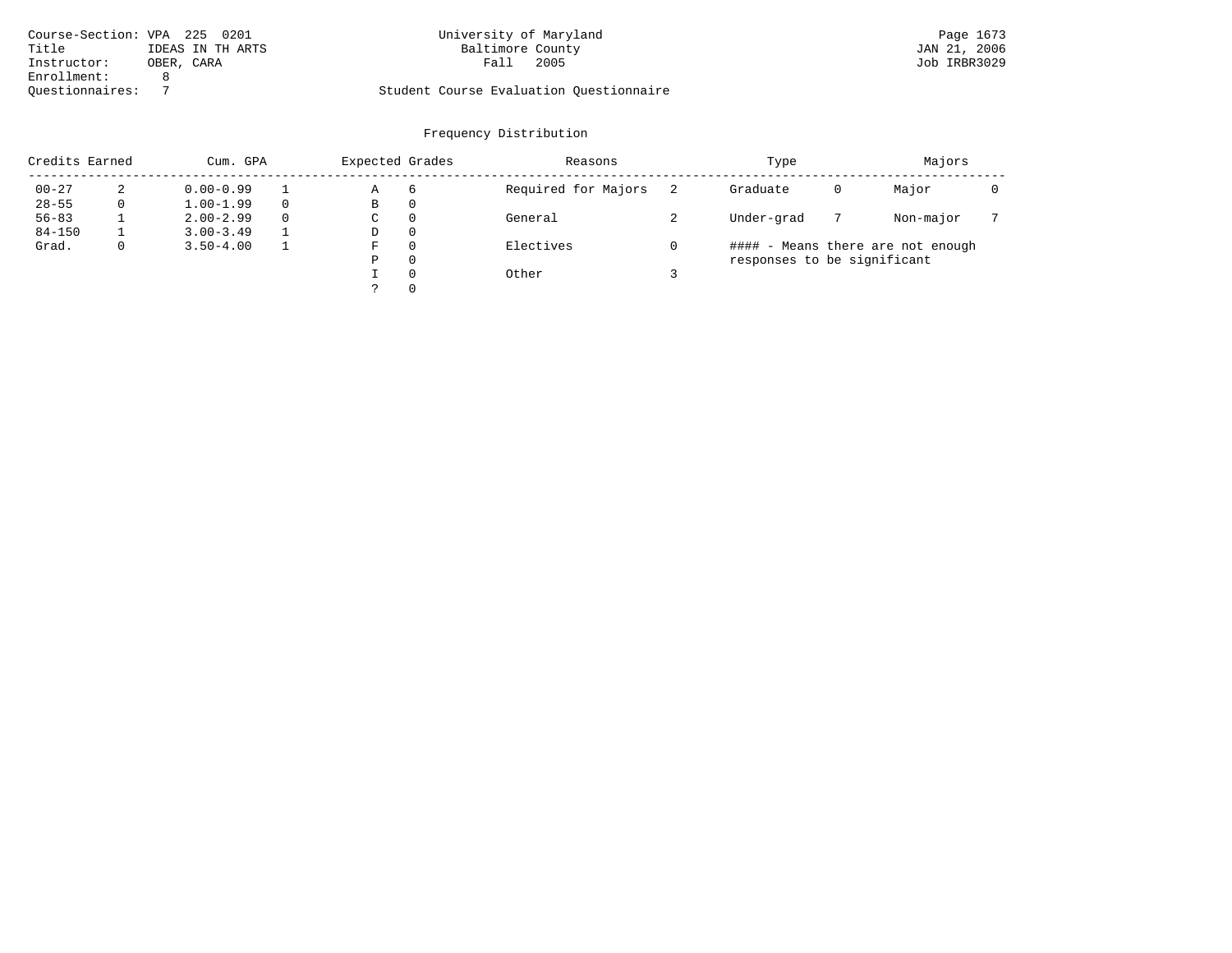|                                                           | Frequencies  |              |              |              |                |                | Instructor     |      |                    |      | Course Dept UMBC Level |      | Sect      |             |
|-----------------------------------------------------------|--------------|--------------|--------------|--------------|----------------|----------------|----------------|------|--------------------|------|------------------------|------|-----------|-------------|
| Ouestions                                                 |              |              | $\mathbf{1}$ | 2            | 3              | 4              | 5              | Mean | Rank               |      | Mean Mean              |      | Mean Mean | Mean        |
|                                                           |              |              |              |              |                |                |                |      |                    |      |                        |      |           |             |
| General                                                   |              |              |              |              |                |                |                |      |                    |      |                        |      |           |             |
| 1. Did you gain new insights, skills from this course     | 0            | 0            | 0            | 0            | 2              | 3              | 12             | 4.59 | 509/1674           | 4.51 | 4.30                   | 4.27 | 4.32      | 4.59        |
| 2. Did the instructor make clear the expected goals       | 0            | 0            | $\mathbf 0$  | 0            | $\overline{2}$ | 4              | 11             | 4.53 | 554/1674           | 4.66 | 4.33                   | 4.23 | 4.26      | 4.53        |
| 3. Did the exam questions reflect the expected goals      | 0            | 12           | 0            | $\Omega$     | 0              | $\Omega$       | 5              | 5.00 | 1/1423             | 4.76 | 4.76                   | 4.27 | 4.36      | 5.00        |
| 4. Did other evaluations reflect the expected goals       | 0            | $\mathbf{1}$ | $\mathbf 0$  | $\mathbf{0}$ | $\mathbf{1}$   | 5              | 10             | 4.56 | 420/1609           | 4.61 | 4.39                   | 4.22 | 4.23      | 4.56        |
| 5. Did assigned readings contribute to what you learned   | 0            | 0            | $\mathbf 0$  | $\mathbf{0}$ | $\overline{c}$ | 4              | 11             | 4.53 | 313/1585           | 4.51 | 4.17                   | 3.96 | 3.91      | 4.53        |
| 6. Did written assignments contribute to what you learned | 0            | 0            | $\Omega$     | $\Omega$     | 3              | 5              | 9              | 4.35 | 558/1535           | 4.33 | 4.08                   | 4.08 | 4.03      | 4.35        |
| 7. Was the grading system clearly explained               | $\mathbf{1}$ | $\mathbf{1}$ | $\Omega$     | $\Omega$     | $\mathbf{1}$   | 8              | 6              | 4.33 | 768/1651           | 4.33 | 4.12                   | 4.18 | 4.20      | 4.33        |
| 8. How many times was class cancelled                     | $\mathbf 0$  | $\mathbf 0$  | $\mathbf 0$  | $\mathbf 0$  | $\mathbf 0$    | 7              | 10             |      | 4.59 1148/1673     | 4.84 | 4.88                   | 4.69 | 4.67      | 4.59        |
| 9. How would you grade the overall teaching effectiveness | 4            | $\mathbf{1}$ | $\Omega$     | $\Omega$     | $\Omega$       | 9              | 3              | 4.25 | 719/1656           | 4.32 | 4.13                   | 4.07 | 4.10      | 4.25        |
| Lecture                                                   |              |              |              |              |                |                |                |      |                    |      |                        |      |           |             |
| 1. Were the instructor's lectures well prepared           | 1            | 0            | 0            | $\mathbf 0$  | 0              | 2              | 14             | 4.88 | 266/1586           | 4.93 | 4.71                   | 4.43 | 4.48      | 4.88        |
| 2. Did the instructor seem interested in the subject      | 1            | 0            | 0            | $\mathbf 0$  | 0              | $\mathbf{1}$   | 15             | 4.94 | 397/1585           | 4.98 | 4.97                   | 4.69 | 4.76      | 4.94        |
| 3. Was lecture material presented and explained clearly   | 1            | 0            | $\mathbf 0$  | $\mathbf 0$  | 0              | $\overline{2}$ | 14             | 4.88 | 180/1582           | 4.87 | 4.68                   | 4.26 | 4.35      | 4.88        |
| 4. Did the lectures contribute to what you learned        | $\mathbf{1}$ | $\mathbf 0$  | $\mathbf 0$  | $\Omega$     | $\mathbf{1}$   | 3              | 12             | 4.69 | 467/1575           | 4.80 | 4.57                   | 4.27 | 4.39      | 4.69        |
| 5. Did audiovisual techniques enhance your understanding  | $\mathbf{1}$ | $\Omega$     | $\Omega$     | $\Omega$     | $\Omega$       | 3              | 13             | 4.81 | 110/1380           |      | 4.87 4.70              | 3.94 |           | 4.81        |
|                                                           |              |              |              |              |                |                |                |      |                    |      |                        |      | 4.03      |             |
| Discussion                                                |              |              |              |              |                |                |                |      |                    |      |                        |      |           |             |
| 1. Did class discussions contribute to what you learned   | 5            | 0            | 0            | $\Omega$     | $\Omega$       | 4              | 8              | 4.67 | 295/1520           | 4.85 | 4.67                   | 4.01 | 4.03      | 4.67        |
| 2. Were all students actively encouraged to participate   | 5            | 0            | $\mathbf 0$  | $\mathbf 0$  | 0              |                | 7              | 4.58 | 560/1515           | 4.86 | 4.73                   | 4.24 | 4.28      | 4.58        |
| 3. Did the instructor encourage fair and open discussion  | 5            | 0            | 0            | $\mathbf 0$  | 0              | 2              | 10             | 4.83 | 323/1511           | 4.91 | 4.78                   | 4.27 | 4.28      | 4.83        |
| 4. Were special techniques successful                     | 5            | $\mathbf{1}$ | $\mathbf{1}$ | $\Omega$     | $\overline{2}$ | 4              | $\overline{4}$ | 3.91 | 568/ 994           | 4.53 | 4.35                   | 3.94 | 3.98      | 3.91        |
|                                                           |              |              |              |              |                |                |                |      |                    |      |                        |      |           |             |
| Laboratory                                                |              |              |              |              |                |                |                |      |                    |      |                        |      |           |             |
| 1. Did the lab increase understanding of the material     | 13           | 2            | 0            | $\mathbf 0$  | $\Omega$       |                |                |      | $4.50$ ****/ 265   | **** | ****                   | 4.23 | 4.34      | ****        |
| 2. Were you provided with adequate background information | 15           | $\mathbf 0$  | $\mathbf 0$  | $\mathbf{0}$ | 0              | 1              | $\mathbf{1}$   |      | $4.50$ ****/ 278   | **** |                        | 4.19 | 4.36      | $***$       |
| 3. Were necessary materials available for lab activities  | 15           | $\mathbf{1}$ | $\Omega$     | $\Omega$     | $\Omega$       | $\mathbf{1}$   | $\Omega$       |      | $4.00$ ****/ 260   | **** | $***$ *                | 4.46 | 4.51      | ****        |
| Seminar                                                   |              |              |              |              |                |                |                |      |                    |      |                        |      |           |             |
| 1. Were assigned topics relevant to the announced theme   | 15           | 0            | $\Omega$     | $\Omega$     | $\Omega$       | $\Omega$       | 2              |      | $5.00$ ****/ 103   | **** |                        | 4.41 | 4.07      | $***$ * * * |
| 2. Was the instructor available for individual attention  | 15           | $\mathbf 0$  | $\mathbf 0$  | $\mathsf 0$  | $\mathbf 0$    | 0              | 2              |      | $5.00$ ****/ 101   | **** | ****                   | 4.48 | 4.45      | ****        |
| 3. Did research projects contribute to what you learned   | 16           | $\mathbf 0$  | 0            | 0            | 0              | 0              | 1              |      | 95<br>$5.00$ ****/ | **** | ****                   | 4.31 | 4.33      | ****        |
| 4. Did presentations contribute to what you learned       | 16           | $\mathbf 0$  | $\mathbf 0$  | 0            | $\mathbf 0$    | $\Omega$       | $\mathbf{1}$   |      | $5.00$ ****/<br>99 | **** | $***$ *                | 4.39 | 4.22      | ****        |
| 5. Were criteria for grading made clear                   | 16           | $\Omega$     | $\Omega$     | $\Omega$     | $\Omega$       | $\Omega$       | $\mathbf{1}$   |      | 97<br>$5.00$ ****/ |      | ****                   | 4.14 | 4.63      | ****        |
|                                                           |              |              |              |              |                |                |                |      |                    |      |                        |      |           |             |
| Field Work                                                |              |              |              |              |                |                |                |      |                    |      |                        |      |           |             |
| 1. Did field experience contribute to what you learned    | 16           | 0            | 0            | 0            | 1              | 0              | $\Omega$       | 3.00 | $***$ /<br>76      |      |                        | 3.98 | 3.97      | ****        |
| 3. Was the instructor available for consultation          | 16           | $\mathbf 0$  | $\mathbf 0$  | 0            | $\mathbf 0$    | 1              | $\Omega$       | 4.00 | 53<br>$***$ /      |      |                        | 4.45 | 4.50      | ****        |
| 4. To what degree could you discuss your evaluations      | 16           | $\Omega$     | $\mathbf 0$  | $\Omega$     | $\Omega$       | 1              | $\Omega$       |      | $4.00$ ****/<br>48 | **** | ****                   | 4.12 | 4.50      | $***$       |
| Self Paced                                                |              |              |              |              |                |                |                |      |                    |      |                        |      |           |             |
| 1. Did self-paced system contribute to what you learned   | 16           | 0            | $\Omega$     | $\Omega$     | $\Omega$       | $\Omega$       | п.             |      | $5.00$ ****/<br>61 | 5.00 | 5.00                   | 4.09 | 4.23      | ****        |
| 2. Did study questions make clear the expected goal       | 16           | $\mathbf 0$  | $\mathbf 0$  | 0            | $\mathbf 0$    | $\Omega$       | 1              |      | 52<br>$5.00$ ****/ | 5.00 | 5.00                   | 4.26 | 4.53      | ****        |
| 3. Were your contacts with the instructor helpful         | 16           | 0            | 0            | 0            | 0              | $\Omega$       | $\mathbf{1}$   | 5.00 | $***/$<br>50       | **** | ****                   | 4.44 | 4.42      | ****        |
| 4. Was the feedback/tutoring by proctors helpful          | 16           | $\Omega$     | $\Omega$     | $\Omega$     | $\Omega$       | $\Omega$       | $\mathbf{1}$   | 5.00 | $***$ /<br>35      | **** | ****                   | 4.36 | 4.63      | $***$       |
| 5. Were there enough proctors for all the students        | 16           | $\Omega$     | $\Omega$     | $\cap$       | $\Omega$       |                | $\mathbf{1}$   |      | 31<br>$5.00$ ****/ | **** | $***$ *                | 4.34 | 4.50      | $***$       |